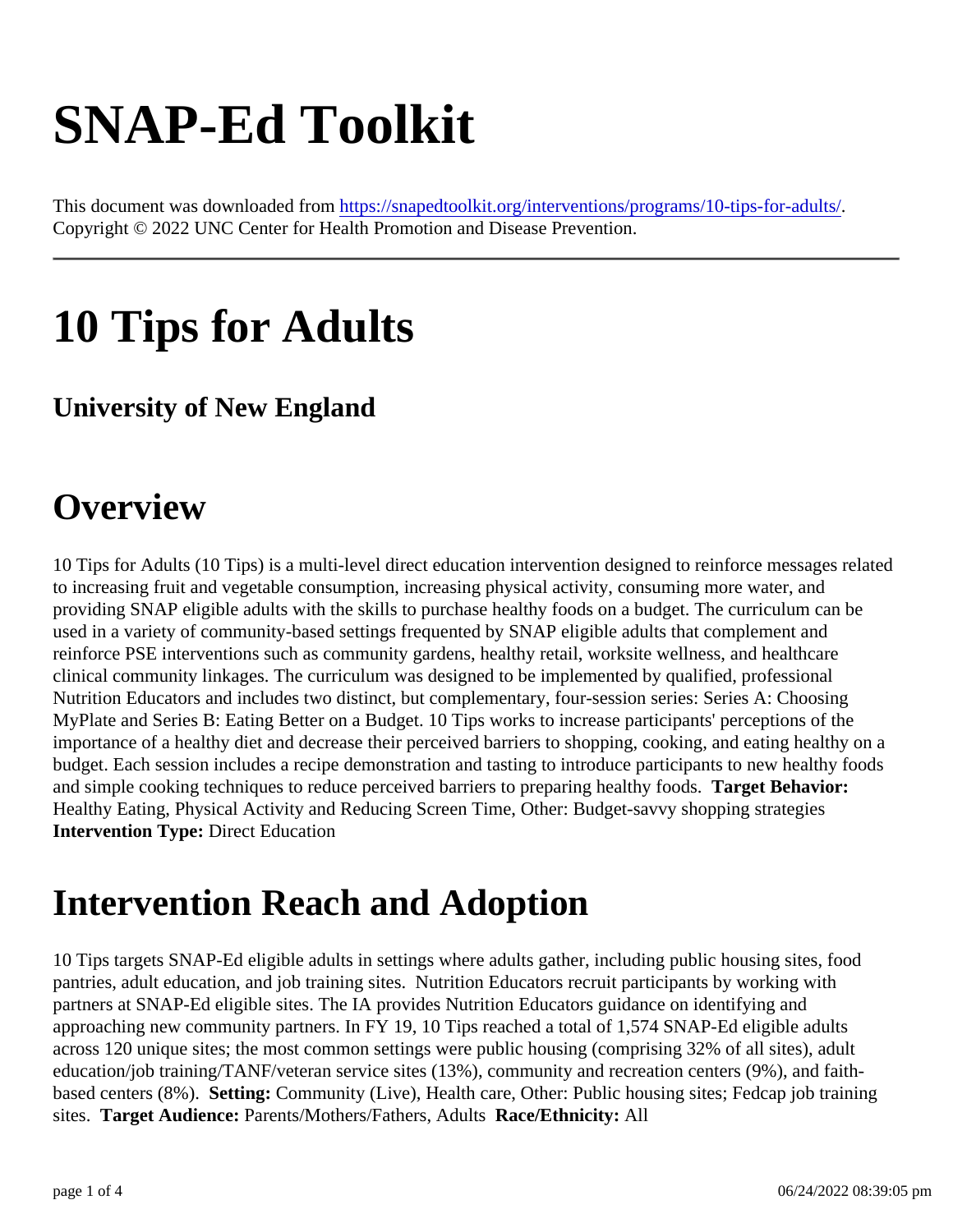## Intervention Components

10 Tips include Series A (four lessors), which focuses on teaching participants the importance of and strategies to increase their consumption of each component of MyPdatt Series B (four lessors), which focuses on teaching participants budget savvy shopping skills to eat healthy on a bold get A and B each have four overarching core messages, one related tolesson Each 10 Tips lesson includes a stated goal, objectives, materials, core and key messages, come activity and discussion recipe demonstration, and a closing discussionEducators reinforce key messages, specific to each lesson, in the introduction and closing discussions. The curriculum outlines discussion topicsoned-ended questions to engage and help participants apply skills to their lives. Educators discuss preparation techniques and cost per serving during recipe demonstrations. Lessons are designed to last 60 minutes but can be reduced to 30-45 minutes.

#### Intervention Materials

- [Introduction to the 10 Tips for Adults Curriculum Training Vid](https://www.mainesnap-ed.org/maine-snap-ed/10-tips-for-adults-curriculum/)ed:38 minutes)
- 10 Tips for Adults Entire Curriculum: Instructor guide, lesson plans, supply lists, suggested recipes
- [10 Tips Recipe](https://www.mainesnap-ed.org/wp-content/uploads/2018/07/10-Tips-Cookbook.pdf)s
- 10 Tips Handouts and Additional Recipes
- 10 Tips Lesson Modification Documents:
	- Resource Guide for Shortened Lessons: Outlines required and optional components to ensure fidelity
	- Maine SNAP-Ed Curriculum Modification Guidance
- 10 Tips In-class Activities
- 10 Tips Post-Survey

#### Intervention Costs

Materials available at no cost.

# Evidence Summary

After the last class, 10 Tips participants complete a retrospective pre/post survey about the repried behaviors and their satisfaction with the series. In 2019, nearly all (97%) 10 Tips participants reported that they "agree" "strongly agree" with two measures related to participant satisfaction ition educators reported that delivering 10 Tips at SNAP-Ed eligible sites has helped them develop strong community partnerships which have opened the door to additional opportunities to implement direct nutrition education and supporting PSE strategies. However, in 2017, more than half (56%) of surveyed educators reported that recruiting participants and maintaining attendance throughout the series were the main barriers. To increase participant engagemer promising practice used by Nutrition Educators is to introduce more hands-on learning opportunities, such as allowing the class to prepare the recipe demonstration together to improve cooking 6kills has been extensively evaluated by an external evaluator. An impact evaluation assessed participants' healthy eating,<br>Bege collectivity and budget say w shopping presical activity, and budget savvy shopping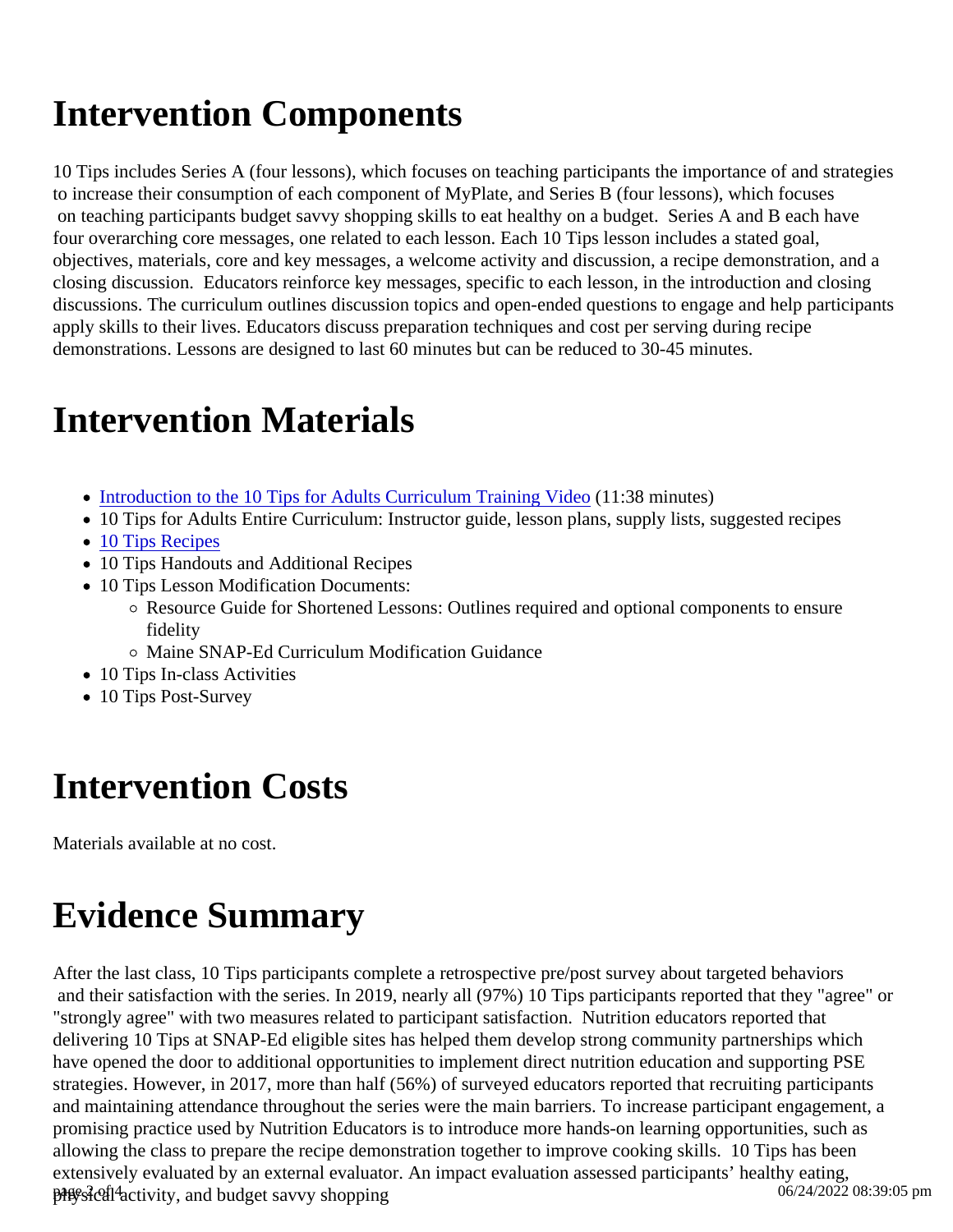behavior pre- and post-intervention, and to eight weeks later (follow-up) and compared outcomes to a comparison group. Adjusted mean frequencies improved significantly among 10 Tips participants from baseling to follow-up for consumption of fruits, vegetables, lean meat/proteins, whole grains, and frequency that all five food groups were consumed daind distributed mean confidence also improved among participants' ability to choose low-sodium options, check nutrition facts labels, compare unit prices, prepare shopping lists, plan me ahead of time, and likeliness of using MyPlate. Mean frequencies reported by 10 Tips participants were significantly higher than the comparison group at follow-up for all measures. Series A and B participant outcomes weranalyzedndependently. Evidence-based ApproachPractice-tested

# Evaluation Indicators

Based on the SNAP-Ed Evaluation Framework, the following outcome indicators can be used to evaluate intervention progress and success.

|                           | Readiness and<br>Capacity - Short<br>Term (ST) | $ Changes -$<br>Medium Term<br>(MT) | Effectiveness and<br>Maintenance - Long<br>Term (LT) | Population<br>Results (R) |
|---------------------------|------------------------------------------------|-------------------------------------|------------------------------------------------------|---------------------------|
| Individual                |                                                | MT1, MT2,<br>MT <sub>3</sub>        |                                                      |                           |
| Environmental<br>Settings |                                                |                                     |                                                      |                           |
| Sectors of Influence      |                                                |                                     |                                                      |                           |

- MT1: Healthy Eating Behaviors
	- $\circ$  Adjusted mean frequence consumption significantly increased from baseline to portervention among 10 Tips participants flean meats and proteins  $\text{MTT1a}$ ; Series A (p=.003) and Series B  $(p<.001)$ , fruits (MT1c;  $p<.001$  for both Series), vegetable  $M$ T1d;  $p<.001$  for both Series) water (MT1g;  $p$ <.001 for both Series) bw or fat-free dairy (MT1ip<.001 for both Series) and whole grains (MT1j; p<.001 for both Serie Significant improvement for all behaviors were maintained 6-8 weeks later (p<50 for both Series).
	- $\circ$  Adjusted mean likelihood that participants use MyP( $M$  $\ddot{\theta}$ 1f) when planning and preparing meals significantly increased from baseline to post intervention (p<.001 for both Series). Significant improvements were maintained 6- 8 weeks later (p<.001 for both Series).
	- $\circ$  Adjusted mean frequency of consumption significantly decreased from baseline intervention among 10 Tips participants for sugar-sweetened beverages ( $\sqrt{3}$  fies A (p=.05) and Series B (p<.001) and sweets (MT1k, p<.001 for both Serjes) hanges in sugar-sweetened beverages were not maintained 6-& weeks later. For sweets gaificant decreases were maintained by Series B participants (p=.001) but not by Series A participants.
- MT2: Food Resource Management Behaviors
	- $\circ$  Adjusted mean frequency gnificantly increased from baseline to portervention among 10 Tips participants for use the 'Nutrition Facts' label (MT2bp<.001 for both Series choose low-sodium options (MT2e3;  $p$ <.001 for both Series), make a shopping list ( $M$  $E2$ 001 for both Series) , compare unit prices (MT2I; p<.001 for both Series) d cook healthy foods on a budget (MT2m; p<.001 for both Series Significant improvement were maintained 6-8 weeks later (p4.0 both Series).